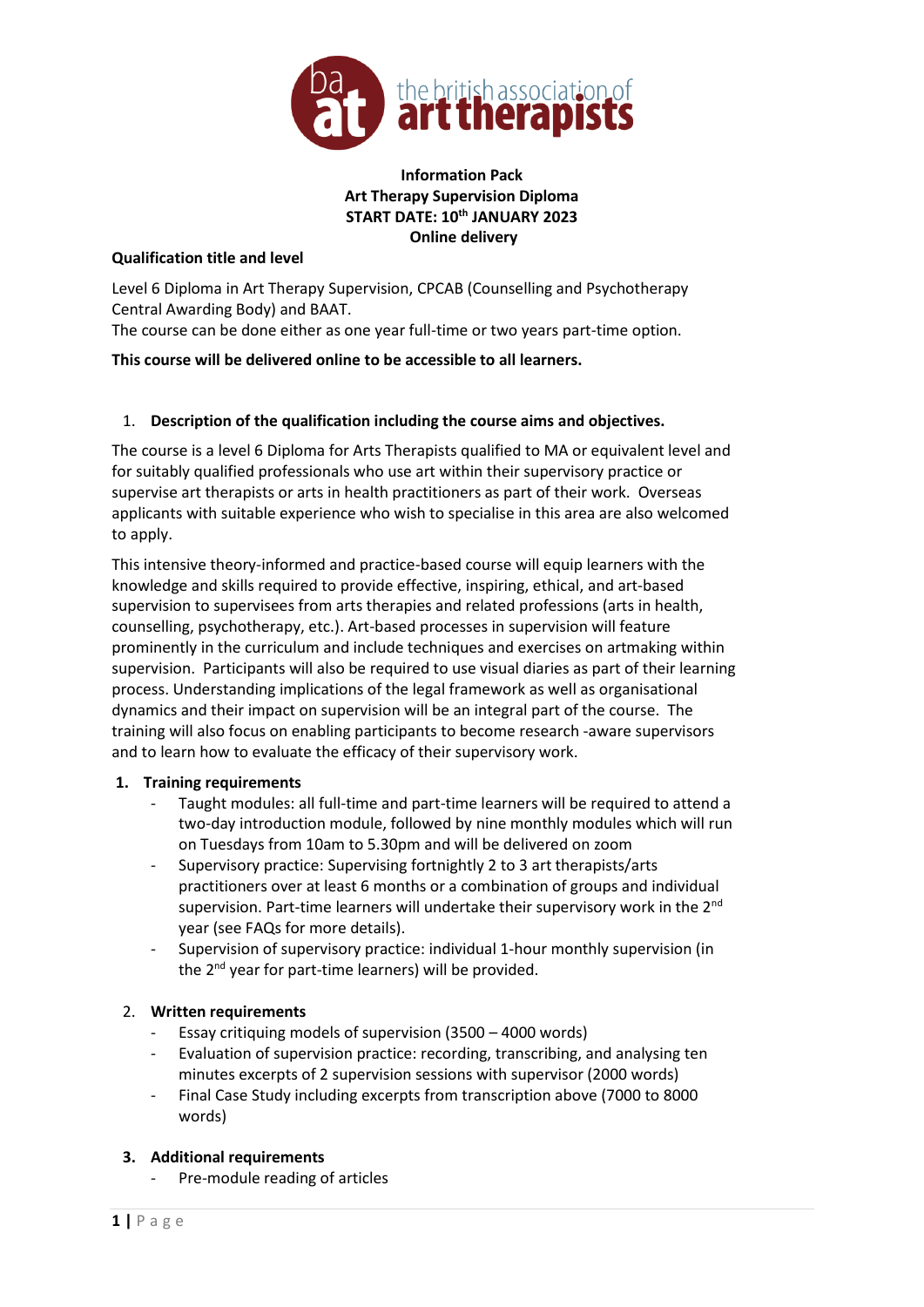

- Keeping a visual diary
- Attendance at two individual tutorials for review and support of drafts of written work

### **4. Learning Objectives**

The course addresses 7 overarching learning objectives which are described in detail in the course handbook (this will be accessible to participants who register on the training)

- Work safely, legally, procedurally, and ethically as an art therapy supervisor
- Model and supervise the use of an art therapy relationship
- Model and supervise understanding of diversity
- Model and supervise an art therapy approach to the supervisory work
- Model and supervise use of self in art therapy
- Model and supervise a coherent use of theory and skills
- Evaluate and supervise supervisory practice

#### **5. Assessment – what will be assessed and how.**

Students will be required to submit an electronic portfolio to evidence their understanding of the 7 core learning objectives. The portfolio will contain an index clearly specifying where the supporting evidence can be found and how it relates to the core learning outcomes. Assessments will be undertaken by seminar leaders, supervisor-tutors, self, and peers.

In order to successfully pass the qualification your portfolio must provide evidence gathered from the 6 output strands for each criterion across the 7 learning outcomes.

Essay written submissions should evidence knowledge of models of supervision and critical thinking. Learning objectives need to be evidenced over the course of the whole training.

- Case study presentation should evidence all the learning objectives
- Records of supervisions-tutorials should evidence all learning objectives
- Records of participation in seminars should evidence all learning objectives
- Ongoing Visual Journal submission should evidence all learning objectives
- Transcribed supervision sessions and analysis of these should evidence all learning objectives

All learners will have a mid-course assessment to review their progress in meeting the learning objectives and identify achievements and challenges. Final assessment will include a viva examination where learners will present a synopsis of their case study and reflection on their visual diary.

#### **6. Teaching Faculty**

Dr Val Huet will hold overall responsibility for course content and delivery. An additional 5-7 relevantly experienced Consultant Tutors will deliver specific specialist teaching modules.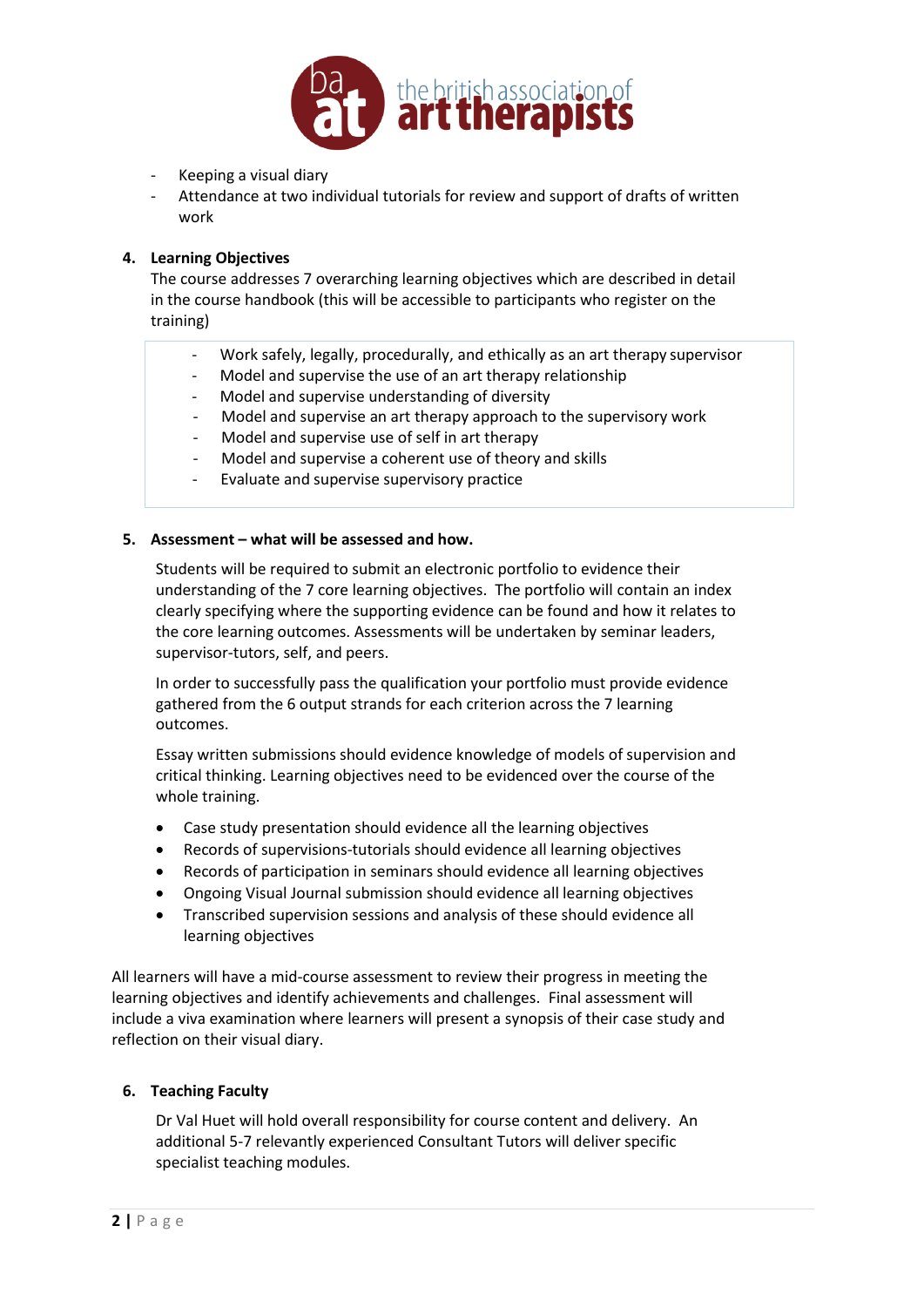

# 7. **Dates and times of modules for 2023**

Modules run from 10.00am to 17.30pm

# **Term 1: Spring 2023**

- $\bullet$  January  $10^{\text{th}}$  &  $11^{\text{th}}$  (2-day introductory module)
- February 7<sup>th</sup>
- March 7  $7<sup>th</sup>$

# **Term 2: Summer 2023**

- April 4  $4<sup>th</sup>$
- May  $16^{th}$
- June  $13<sup>th</sup>$
- July 18<sup>th</sup>

# **Term 3: Autumn 2022**

- September  $19<sup>th</sup>$
- $\bullet$  October 17<sup>th</sup>
- November 21st

# **Viva Dates**

Full-time students: end of February 2024 Part-time students: end of February 2025

# **8. Deadline for applications 14th November 2022 (see FAQs below on how to apply)**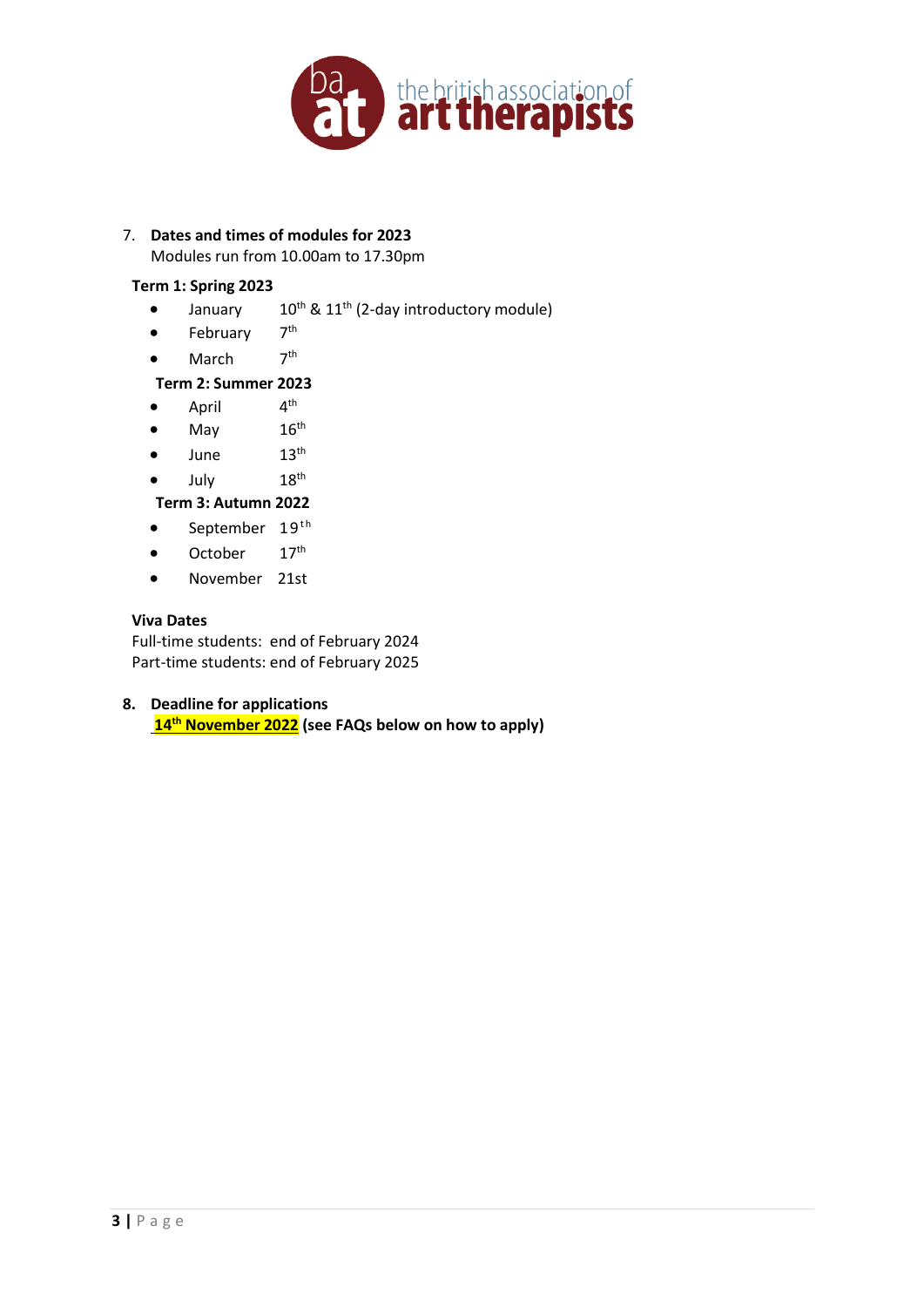

# *FREQUENTLY ASKED QUESTIONS (FAQs)*

### **1. How will the course be delivered from?**

*The monthly seminars will be delivered on zoom to enable all learners to access it wherever they live. BAAT has now developed a lot of experience in delivering online trainings and keeping these creative and engaging for participants.* 

### *2.* **Will I be expected to find my own supervisees?**

*Yes, but we will also help you if you are having difficulties finding these. If you wish to continue with one of your current supervisees, this may be possible providing that you can introduce and implement course processes in your supervision. However, you will need to ensure that you start at least one of the supervision contracts from the beginning whilst you are on the course. This can be at your current place of work or as a self-employed supervisor.*

### **3. Can I get paid for my supervision work whilst on the course?**

*Yes, you can charge your usual supervisory rates or a reduced rate if this is your first supervisory experience.*

### **4. Will I be expected to find my own supervisor?**

*No. A Tutor-Supervisor will be allocated to you for the duration of the course. They will be a suitably qualified and experienced art(s) therapist who will be fully versed with the course curriculum to enable you to maximise the application of learning to your work setting. Online supervision sessions can be arranged at mutually convenient times for you and your supervisor.*

# *5.* **Will I have to pay for my tutor/supervisor?**

*No. The cost of supervision is included in the course fees.* 

# **6. Do I need to have a certain amount of experience of being a supervisor to apply?**

*Although it will be helpful to have some experience of supervising, there is no minimum experience required for learners.* 

#### **7. Will employers recognise this qualification?**

*Employers recognise the value of BAAT endorsed CPD and CPCAB validates a number of highly respected courses. This course will serve as the equivalent of a quality kite mark for art(s) therapy supervision.* 

#### **8. How much does the course cost?**

*We offer this course in Full and Part Time options and fees are priced accordingly.* 

| Level 6 Diploma               | <b>Full Time</b> | <b>Part Time</b> |
|-------------------------------|------------------|------------------|
| Total Price of Course         | £4650            | £5150            |
| <b>Non-refundable Deposit</b> | £450             | £500             |